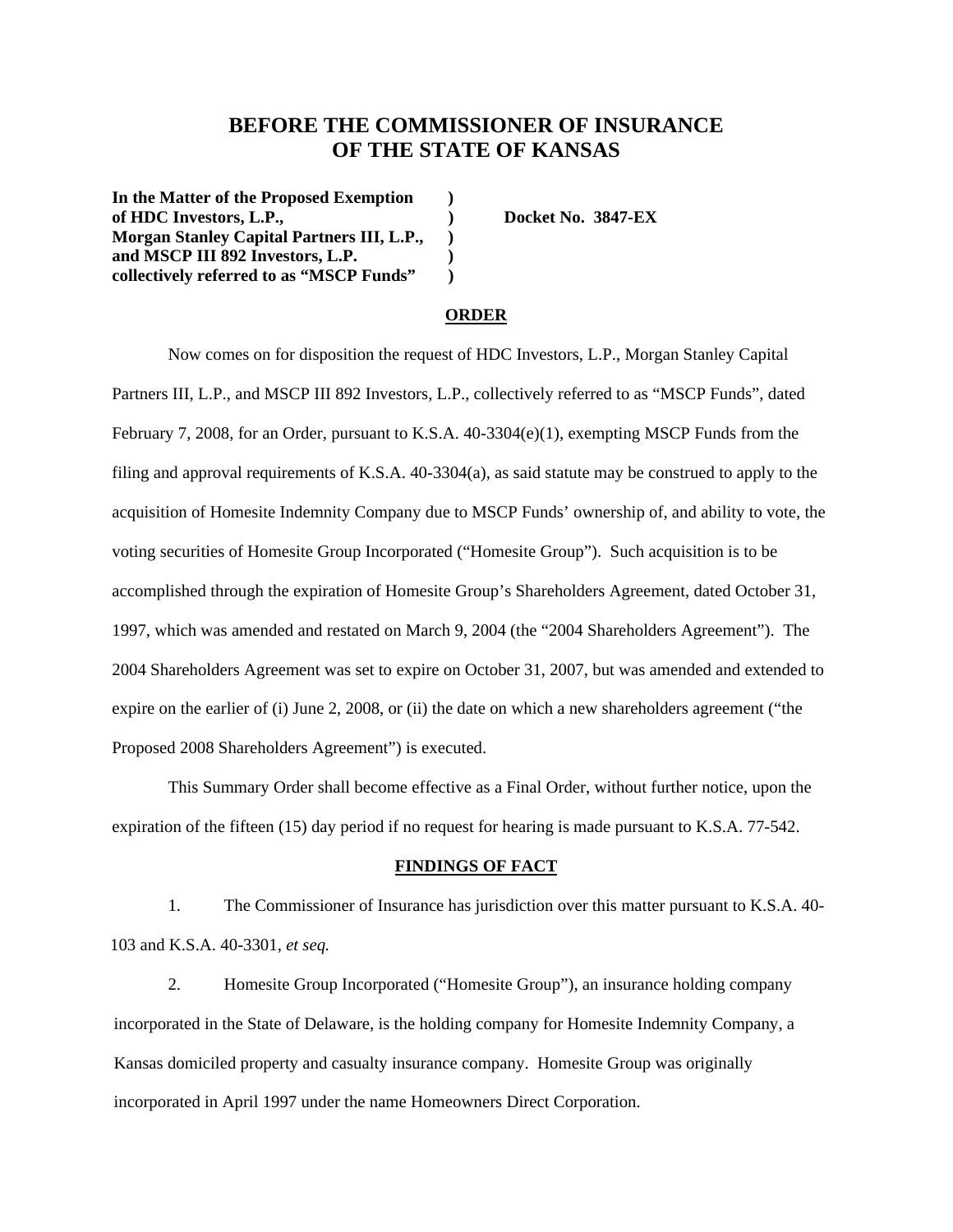3. Currently, Homesite Group owns and will continue to own one hundred percent (100%) of the common stock of Homesite Indemnity Company. The common stock of Homesite Group is and will continue to be held by the following shareholders:

| Alleghany Insurance Holdings LLC                                                    | 32.90% |
|-------------------------------------------------------------------------------------|--------|
| Morgan Stanley Capital Partners III, L.P.                                           | 26.00% |
| HDC Investors, L.P.                                                                 | 17.61% |
| MSCP III 892 Investors, L.P.                                                        | 2.66%  |
| The Plymouth Rock Company Incorporated                                              | 9.82%  |
| James M. Stone                                                                      | 2.52%  |
| Morgan Stanley Capital Investors, L.P. (not<br>Managed by Metalmark Subadvisor LLC) | 0.73%  |
| Other Investors                                                                     | 7.77%  |

4. By contract, HDC Investors, L.P., Morgan Stanley Capital Partners III, L.P., and MSCP III 892 Investors, L.P., collectively referred to as "MSCP Funds", have each delegated the power to manage their shares in Homesite Group to Metalmark Subadvisor LLC.

5. MSCP Funds have requested an exemption from the acquisition and approval requirements of the Kansas Insurance Holding Companies Act, specifically those requirements stated in K.S.A. 40-3304(a).

6. On or about January 17, 2005, Morgan Stanley Capital Partners III, L.P., HDC Investors, L.P., and The Plymouth Rock Company Incorporated filed formal Disclaimers of Affiliation or Control in regard to Homesite Group with the Kansas Insurance Department for review and approval. Following a request by the Kansas Insurance Department for additional information regarding the Disclaimers, the parties submitted revised Disclaimers of Affiliation or Control on or about May 24, 2005. The revised Disclaimers were approved by the Kansas Insurance Department on June 21, 2005.

7. Homesite Group, Alleghany Insurance Holdings LLC ("Alleghany"), and for the purpose of joining Section 6.2 only of the Stock Purchase Agreement, dated December 5, 2006, but not otherwise, James M. Stone, The Plymouth Rock Company Incorporated, Morgan Stanley Capital Partners III, L.P., MSCP III 892 Investors, L.P., Morgan Stanley Capital Investors, L.P., and HDC Investors, L.P. entered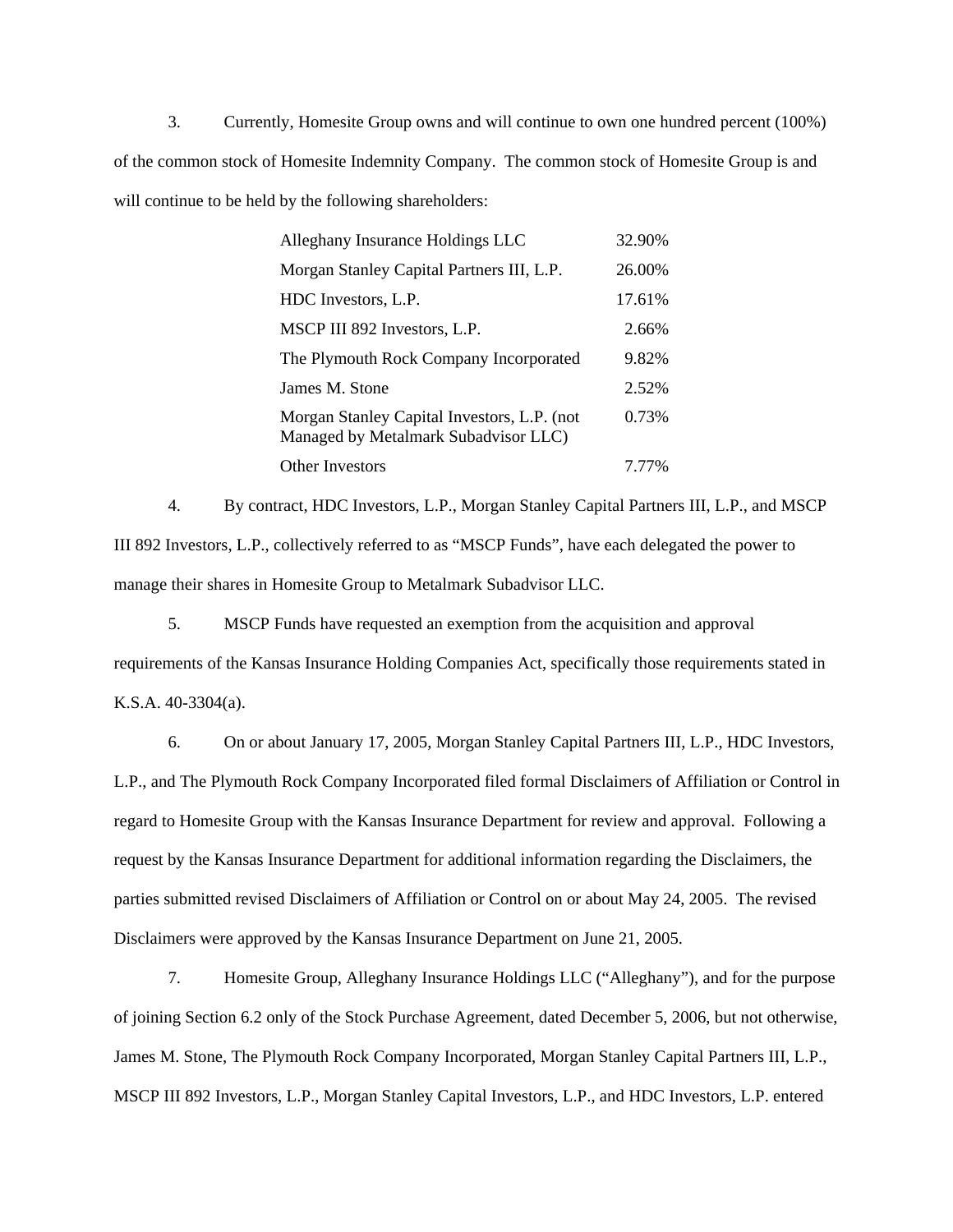into this Stock Purchase Agreement, in which Homesite Group issued and sold to Alleghany an aggregate of 85,714 shares, par value of \$0.01 per share, for an aggregate purchase price equal to \$119,999,600 of common stock of Homesite Group, which upon completion of the transaction represented 32.9% of the issued and outstanding shares of common stock of Homesite Group.

8. Under the terms of the Stock Purchase Agreement, Alleghany did not have any right to become a party to the 2004 Shareholders Agreement, nor did Alleghany have any of the rights and benefits, including the right to representation on the board of directors, provided by the 2004 Shareholders Agreement which was set to expire on October 31, 2007.

9. On or about December 7, 2006, Alleghany requested an order exempting it from the filing and approval requirements of K.S.A. 40-3304(a). On December 28, 2006, the Kansas Insurance Department issued an order, Docket No. 3609-EX, approving the exemption.

10. On or about December 29, 2006, Homesite Group and Alleghany completed the purchase of the shares and as a result, Alleghany owns approximately 32.9% of the outstanding 260,538.74 shares of common stock of Homesite Group.

11. On or about October 19, 2007, Homesite Group's Shareholders Agreement, dated October 31, 1997, which was amended and restated on March 9, 2004, was extended to December 14, 2007.

12. On or about November 9, 2007, Alleghany filed a certified copy of a Form A Statement with exhibits Regarding the Proposed Acquisition of Control to become a controlling party of Homesite Group upon the expiration of the 2004 Shareholders Agreement.

13. On or about November 21, 2007, the 2004 Shareholders Agreement was further extended to June 2, 2008 or the date on which any required applications for change of control have been approved by the relevant regulatory jurisdictions.

14. On February 28, 2008, the Kansas Insurance Department issued an order, Docket No. 3786-ACQ, approving Alleghany's Form A request and designated Alleghany as the ultimate controlling person of Homesite Group.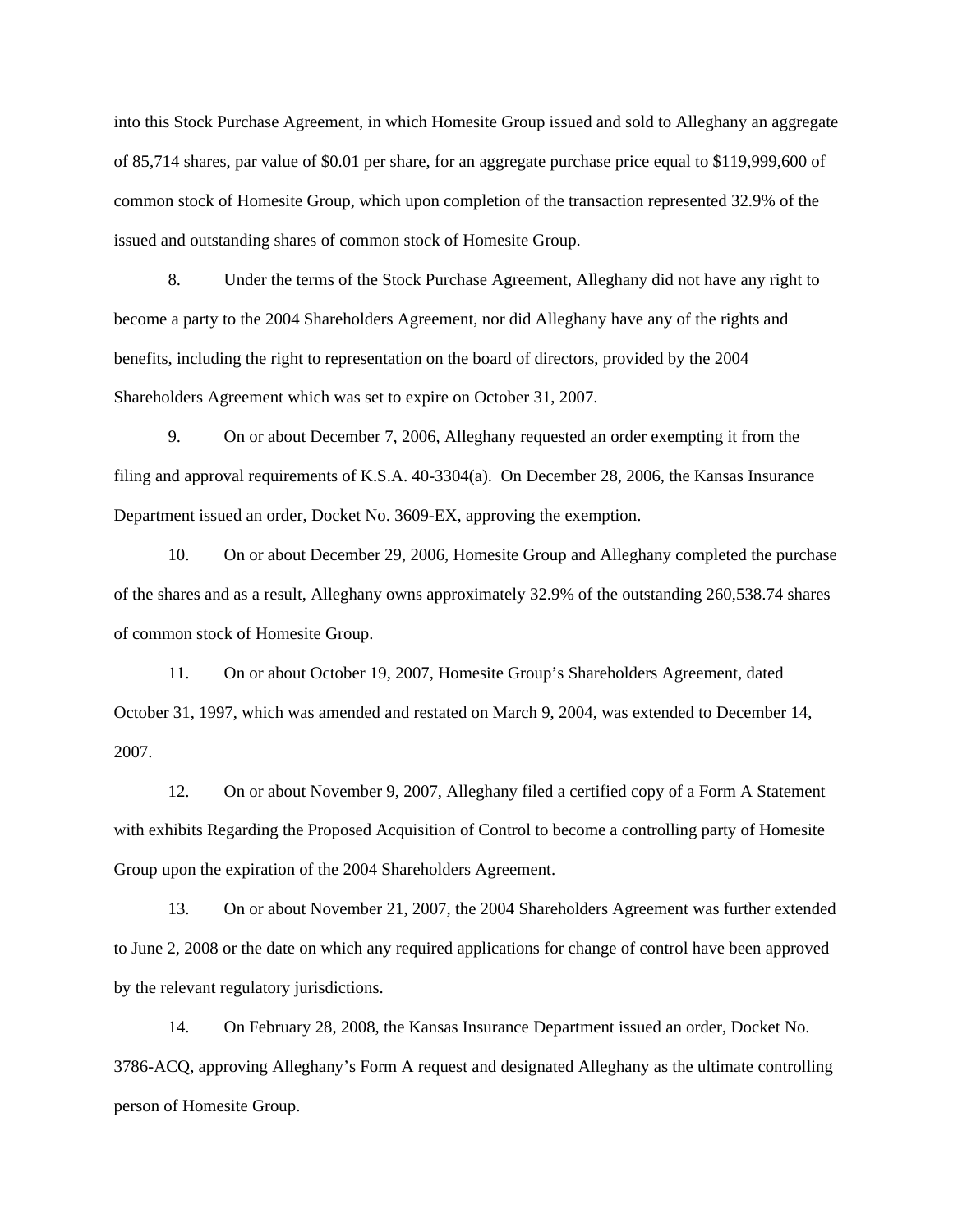15. On or before June 2, 2008, the Proposed 2008 Shareholders Agreement will be executed and thereby replace the 2004 Shareholders Agreement.

16. The Proposed 2008 Shareholders Agreement provides that the Homesite Board of Directors will consist of eight members. Alleghany shall be entitled to designate two members of the Board and the MSCP Funds shall be entitled to designate one member of the Board. In addition to these three designated directors, Alleghany and the MSCP Funds, acting unanimously, shall be entitled to designate four additional Independent Directors (defined in the Proposed 2008 Shareholders Agreement). The Chief Executive Officer of Homesite Group shall be the eighth member of the Homesite Board of Directors.

17. The MSCP Funds' exemption request provided that they will not control Homesite Group or Homesite Indemnity Company for the following reasons:

> a.) K.S.A. 40-3302(c) defines "control" as "the possession … of the power to direct or cause the direction of the management and policies of a person". Such power may be through the ownership of voting securities, by contract or by other means. The policies of Homesite Group will be directed by its Board and the composition of the Board is governed by the Proposed 2008 Shareholders Agreement.

b.) Under the Proposed 2008 Shareholders Agreement, Independent Directors will have 50% of the Homesite Group Board voting power, Alleghany will have 25% of the Board voting power, and the MSCP Funds will only have 12.5% of the Board voting power. Under the 2004 Shareholders Agreement, the MSCP Funds were entitled to designate two members of the six-person Board, representing 33.33% of the Board voting power.

c.) Under the Proposed 2008 Shareholders Agreement, the MSCP Funds will hold 46.27% of the Homesite Group voting securities, which is substantially less than the 75.3% that the MSCP Funds held at the time of the 2004 Shareholders Agreement. The MSCP Funds are also going to file a Form of Commitment in which the MSCP Funds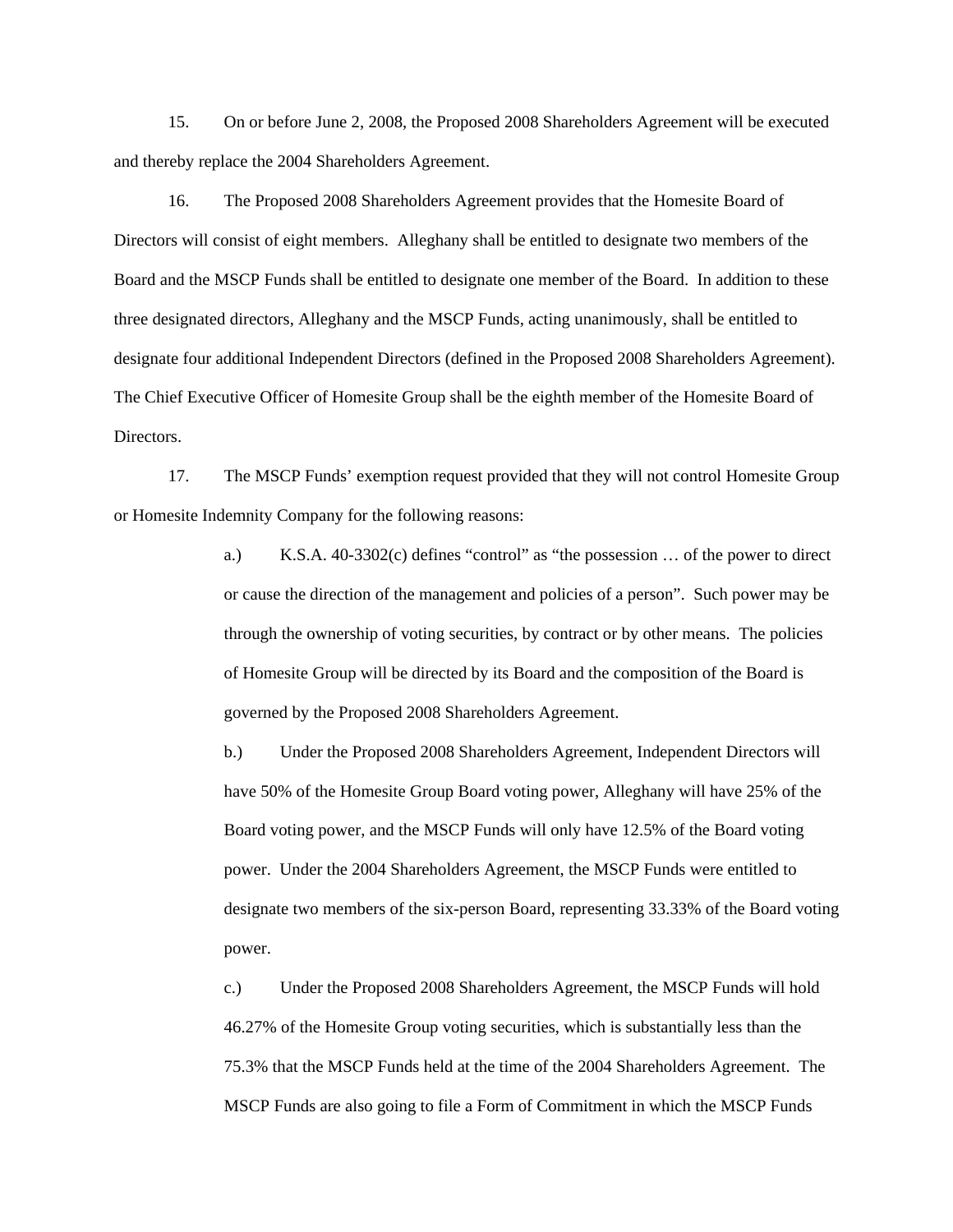will agree to vote no more than 9.9% of the outstanding shares of common stock and other voting stock of Homesite Group, thus reducing their voting shareholdings to a position that is below the 10% presumed control threshold set forth in K.S.A. 40-3302(c).

## **CONCLUSIONS OF LAW**

18. K.S.A. 40-3304(a) provides, in part, as follows:

(a) No person other than the issuer shall . . . enter into any agreement to exchange securities, or, seek to acquire, or acquire, in the open market or otherwise, any voting security of a domestic insurer unless, at the time . . . any such agreement is entered into . . . such person has filed with the commissioner of insurance and has sent to such insurer, a statement containing the information required by this section and such . . . agreement . . . has been approved by the commissioner of insurance in the manner hereinafter prescribed.

- 19. K.S.A. 40-3304(e) provides
	- (e) The provisions of this section shall not apply to:

Any offer, request, invitation, agreement or acquisition which the commissioner of insurance by order shall exempt there from as: (1) Not having been made or entered into for the purpose and not having the effect of changing or influencing the control of a domestic insurer, ...

20. Based upon the information enumerated in the Findings of Fact contained in paragraphs

two through seventeen above, and the representations made on behalf of MSCP Funds, the execution of a

new Homesite Group Shareholders Agreement (i.e., the Proposed 2008 Shareholders Agreement) is not

being made for the purpose of and will not have the effect of changing or influencing the control of

Homesite Indemnity Company, a Kansas domestic insurer.

## **IT IS THEREFORE, BY THE COMMISSIONER OF INSURANCE, ORDERED THAT:**

1. The MSCP Funds shall be exempt from the application of the formal filing and approval requirements of K.S.A 40-3304(a) as it may be deemed to apply to the execution of a new Shareholders Agreement for Homesite Group, the holding company for Homesite Indemnity Company, provided the execution of the new Shareholders Agreement is effected on or before June 2, 2008.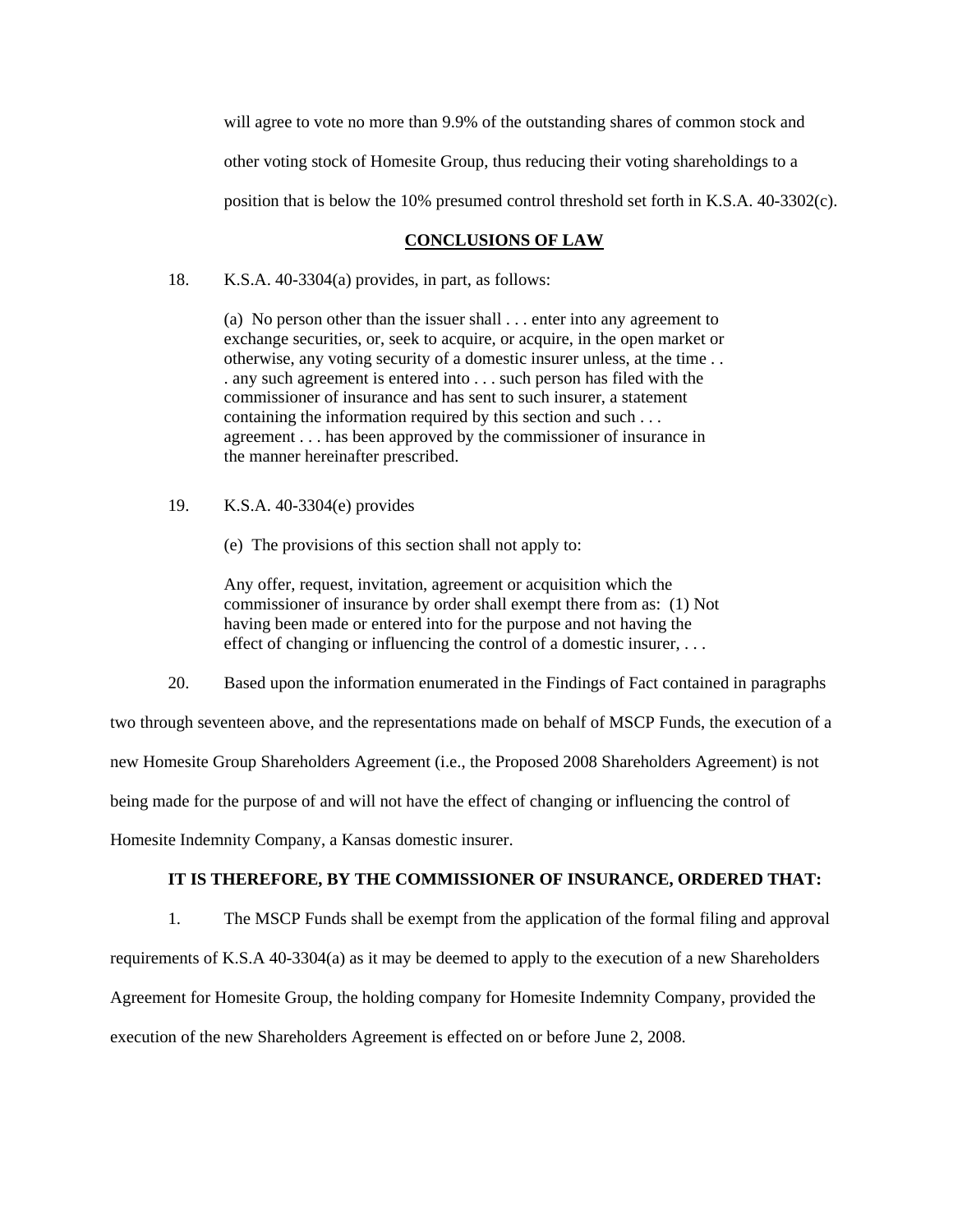2. The MSCP Funds shall comply with all the provisions and requirements of K.S.A. 40-

3301, *et seq.,* in the future, and shall notify the Kansas Insurance Department of any changes of control as defined in K.S.A. 40-3301, *et seq.* 

3. The ultimate controlling person is Alleghany Insurance Holdings LLC.

4. The Commissioner of Insurance retains jurisdiction over this matter to issue any and all

further Orders deemed appropriate or to take such further action as necessary to dispose of this matter.

## **Notice of Rights**

The MSCP Funds are entitled to a hearing pursuant to K.S.A. § 77-537, the Kansas

Administrative Procedure Act. If the MSCP Funds desire a hearing, they must file a written request for a hearing with:

John W. Campbell, General Counsel Kansas Insurance Department 420 S.W. 9th Street Topeka, Kansas 66612.

This request must be filed within fifteen (15) days from the date of service of this Order. If

MSCP Funds requests a hearing, the Kansas Insurance Department will notify them of the time and place of the hearing and information on the procedures, right of representation, and other rights of parties relating to the conduct of the hearing, before commencement of same.

 If a hearing is not requested in the time and manner stated above, this Order shall become effective as a Final Order upon the expiration of time for requesting a hearing, pursuant to K.S.A. § 77- 613. In the event the MSCP Funds file a petition for judicial review, pursuant to K.S.A. § 77-613(e), the agency officer to be served on behalf of the Kansas Insurance Department is:

 John W. Campbell, General Counsel Kansas Insurance Department 420 S.W.  $9<sup>th</sup>$  Street Topeka, Kansas 66612